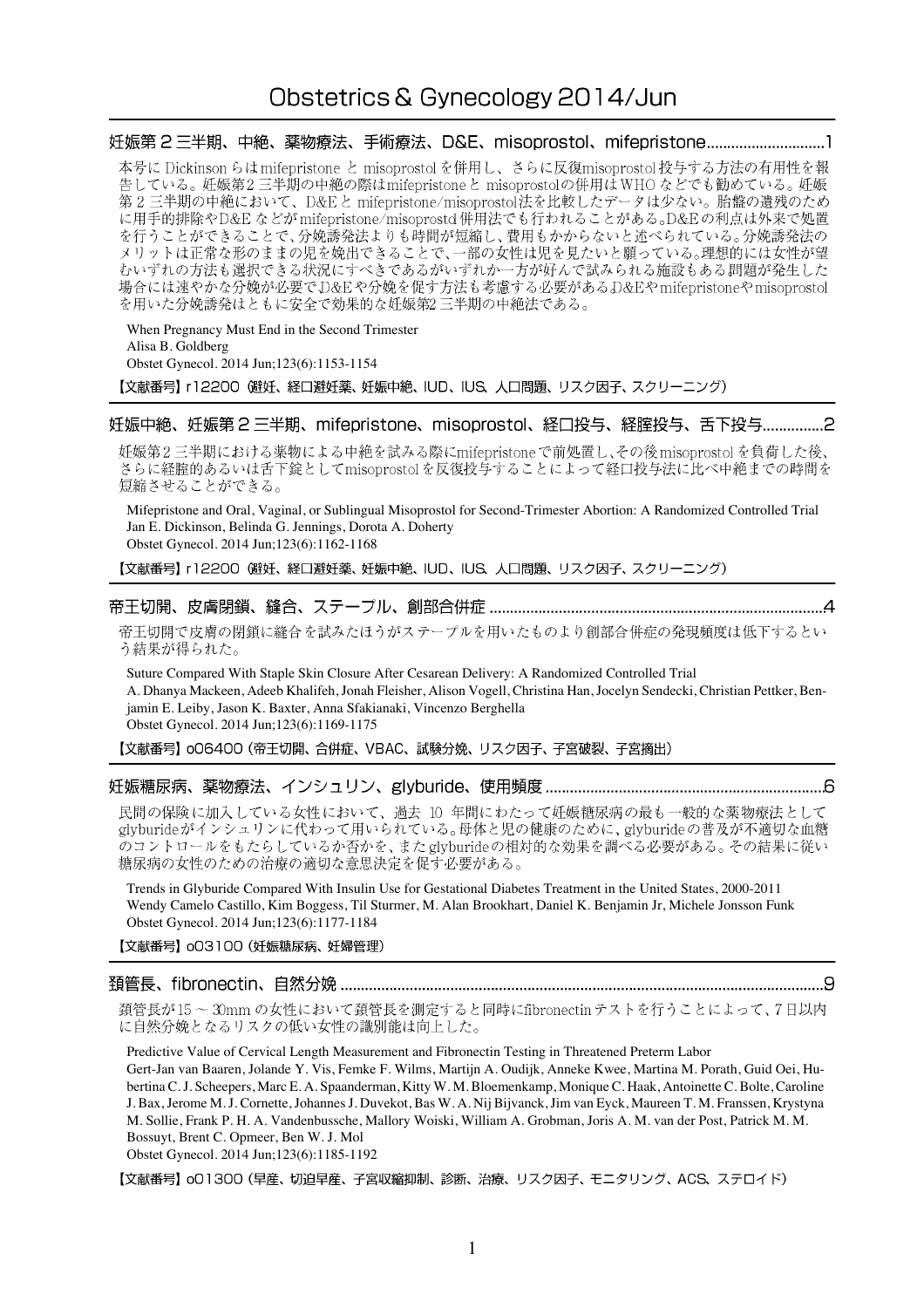| アメリカにおける保険請求のデータベースをもとに調べたところ、腹圧性尿失禁あるいは骨盤臓器脱に対する手術<br>を受けるものの生涯リスクは80歳までに20.0%にも上るという結果が得られた。                                                                                                                                                                   |  |
|------------------------------------------------------------------------------------------------------------------------------------------------------------------------------------------------------------------------------------------------------------------|--|
| Lifetime Risk of Stress Urinary Incontinence or Pelvic Organ Prolapse Surgery<br>Jennifer M. Wu, Catherine A. Matthews, Mitchell M. Conover, Virginia Pate, Michele Jonsson Funk<br>Obstet Gynecol. 2014 Jun;123(6):1201-1206                                    |  |
| 【文献番号】g05100 (性器脱、便失禁、尿失禁、骨盤臓器脱、合併症、リスク因子、処置)                                                                                                                                                                                                                    |  |
| 避妊薬、処方、慢性疾患                                                                                                                                                                                                                                                      |  |
| 望まない妊娠のリスクが高いにも関わらず、慢性疾患を有する女性においては避妊薬が処方される割合は低い。                                                                                                                                                                                                               |  |
| Receipt of Prescription Contraception by Commercially Insured Women With Chronic Medical Conditions<br>Anna E. DeNoble, Kelli S. Hall, Xiao Xu, Melissa K. Zochowski, Kenneth Piehl, Vanessa K. Dalton<br>Obstet Gynecol. 2014 Jun;123(6):1213-1220              |  |
| 【文献番号】 r12200 健妊、経口避妊薬、妊娠中絶、IUD、IUS、人口問題、リスク因子、スクリーニング)                                                                                                                                                                                                          |  |
|                                                                                                                                                                                                                                                                  |  |
| 子宮摘出術を受けた患者においてgabapentin をあらかじめ投与しておいた群においては術後の疼痛のスコアが低<br>下し、モルヒネなどの麻薬性薬剤の消費量を低下させ、悪心、嘔吐は軽減するという結果が得られた。                                                                                                                                                       |  |
| Preemptive Use of Gabapentin in Abdominal Hysterectomy: A Systematic Review and Meta-analysis<br>Nada Alayed, Nadin Alghanaim, Xianming Tan, Togas Tulandi<br>Obstet Gynecol. 2014 Jun;123(6):1221-1229                                                          |  |
| 【文献番号】gO7600 (手術関連事項)                                                                                                                                                                                                                                            |  |
|                                                                                                                                                                                                                                                                  |  |
| 性交痛を有する乳癌の生存者において疼痛の感受性の高まる部位は腟前庭部で水溶性のリドカインを用いること<br>によって疼痛は改善する。重度の委縮にも関わらず、腟の圧痛の発現は稀である。                                                                                                                                                                      |  |
| Locating Pain in Breast Cancer Survivors Experiencing Dyspareunia: A Randomized Controlled Trial<br>Martha F. Goetsch, Jeong Y. Lim, Aaron B. Caughey<br>Obstet Gynecol. 2014 Jun;123(6):1231-1236                                                               |  |
| 【文献番号】gO1600 (腟前庭炎、外陰部痛、その他の外陰腟疾患)                                                                                                                                                                                                                               |  |
|                                                                                                                                                                                                                                                                  |  |
| 女性のヘルスケアに関わるクリニックにおいて共同的抑うつ管理を提供することによって抑うつ症状や機能的な<br>状態およびケアの質の改善を図ることができる。                                                                                                                                                                                     |  |
| Improving Care for Depression in Obstetrics and Gynecology: A Randomized Controlled Trial<br>Jennifer L. Melville, Susan D. Reed, Joan Russo, Carmen A. Croicu, Evette Ludman, Anna LaRocco-Cockburn, Wayne Katon<br>Obstet Gynecol. 2014 Jun; 123(6): 1237-1246 |  |
| 【文献番号】 m01100 (産婦人科関連領域、総論)                                                                                                                                                                                                                                      |  |
|                                                                                                                                                                                                                                                                  |  |
| 大規模な前方視的研究において55 歳未満で両側卵巣 - 卵管切除術兼子宮摘出術を試みた場合、手術を受けなかっ                                                                                                                                                                                                           |  |

たものと比較しすべての癌のリスクの低下が認められた。特に、45歳未満の女性においてリスクは低下するとい う情報は手術前の卵巣への対応に関するカウンセリングの際に考慮すべきである。 Oophorectomy and Hysterectomy and Cancer Incidence in the Cancer Prevention Study-II Nutrition Cohort

Mia M. Gaudet, Susan M. Gapstur, Juzhong Sun, Lauren R. Teras, Peter T. Campbell, Alpa V. Patel Obstet Gynecol. 2014 Jun;123(6):1247-1255

【文献番号】gO7500 (婦人科手術、子宮摘出術、核出術、付属器摘出術、予防的手術、尿路系手術、新術式)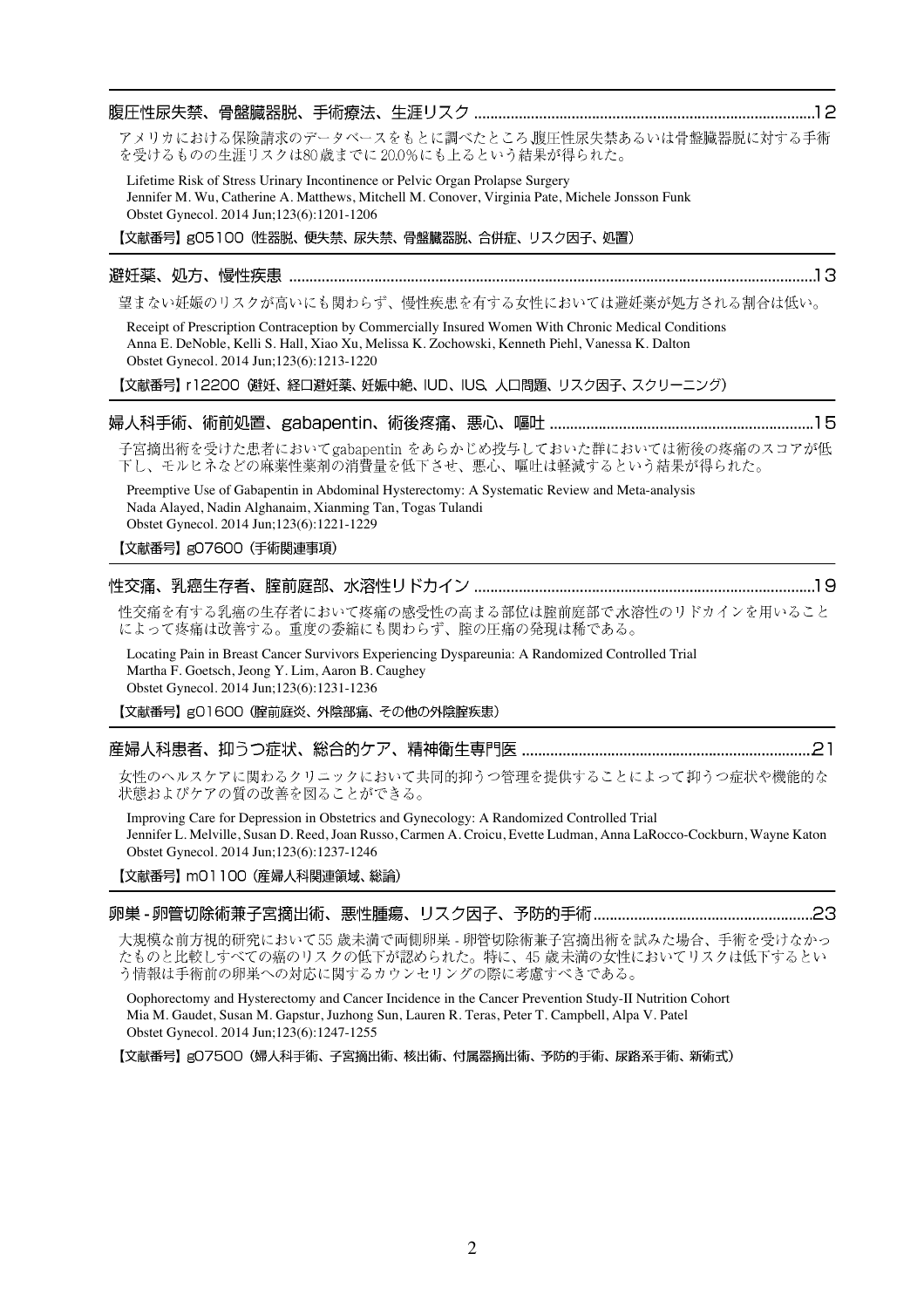#### 

分娩中の胎児のリスクは世界的な健康上の大きな問題であるが、複合的リスクスコアを用いれば分娩中に問題が発 生するリスクの高い群と低い群を識別することができる。複合的リスクスコアを活用することによって、現在試み られている特異度の低いのが問題となっている分娩中の胎児のモニタリングの適切な使用も可能となるものと思 われる。

Prediction of Fetal Compromise in Labor

Tomas Prior, Edward Mullins, Phillip Bennett, Sailesh Kumar Obstet Gynecol. 2014 Jun;123(6):1263-1271 【文献番号】 oO4600 (胎児心拍モニタリング、血液ガス、血流動態、 胎児切迫仮死、オキシメトリー)

## 

妊娠悪阻と診断された患者においてondansetron と metoclopramideは同様な制吐作用と悪心抑制作用を有してい る。しかし、全体的にみた場合、特に副作用に関しては ondansetron の方が優れているが、metoclo-pramide は ondansetronよりも価格は安く、妥当な制吐剤の選択肢の一つとなると思われる。

Ondansetron Compared With Metoclopramide for Hyperemesis Gravidarum: A Randomized Controlled Trial Mohamed Norazam Abas, Peng Chiong Tan, Noor Azmi, Siti Zawiah Omar Obstet Gynecol. 2014 Jun;123(6):1272-1279

【文献番号】 oO2100 (妊娠悪阻)

## Foley catheter、分娩誘発、dinoprostonevaginal insert、分娩時間、経腟分娩、帝王切開率 ..... 29

Foley catheter を用いて分娩誘発を行った方がdinoprostone vaginal insert を用いるよりも分娩までの時間は短縮 し、24 時間以内に分娩となる女性の割合は上昇し、経腟分娩の割合も上昇した。しかし、帝王切開率には2 群間 で統計的有意差は認められなかった。

Foley Catheter Compared With the Controlled-Release Dinoprostone Insert: A Randomized Controlled Trial Rodney K. Edwards, Jeff M. Szychowski, Jessica L. Berger, Megan Petersen, Melissa Ingersoll, Ana V. Bodea-Braescu, Monique G. Lin Obstet Gynecol. 2014 Jun;123(6):1280-1287

【文献番号】 004500 (頚管熟化、分娩誘発、自然陣痛、陣痛パターン、陣痛促進)

#### 

出産に伴う腕神経叢麻痺が関わる持続的神経障害のリスクは従来報告されているよりも低く鎖骨骨折を伴ったも のにおいては回復の割合は上昇するという結果が得られた。

Incidence and Prognosis of Neonatal Brachial Plexus Palsy With and Without Clavicle Fractures Lindley B. Wall, Janith K. Mills, Kenneth Leveno, Gregory Jackson, Lesley C. Wheeler, Scott N. Oishi, Marybeth Ezaki Obstet Gynecol. 2014 Jun;123(6):1288-1293

【文献番号】 008300 (分娩損傷、帽状腱膜下血腫、腕神経叢損傷、上腕神経麻痺)

#### 

妊娠中の過剰な母体の体重増加はよくみられ、1型糖尿病を有する正常体重、過体重および肥満の女性のいずれに おいてもLGAの児の出産の上昇を認めた。過剰な体重増加を抑制するような介入法で1型糖尿病の女性における 児の過剰な発育のリスクを抑制できるのではないかと思われる。

Effect of Excess Gestational Weight Gain on Pregnancy Outcomes in Women With Type 1 Diabetes Christina M. Scifres, Maisa N. Feghali, Andrew D. Althouse, Steve N. Caritis, Janet M. Catov Obstet Gynecol. 2014 Jun;123(6):1295-1302

【文献番号】 003300 (糖尿病、母体合併症、胎児合併症、周産期死亡)

## 染色体検査、 妊娠第 1 三半期スクリーニング、非侵襲的出生前テスト、実施頻度 ...................................36

併用妊娠第1三半期のスクリーニング (CFTS) の導入は絨毛採取の上昇と相関し、羊水検査の減少とも相関した。 非侵襲的出生前テスト (Noninvasive Prenatal Testing、NIPT) はその後に行われる絨毛採取の減少と相関し、さ らに羊水穿刺の減少とも相関した。

Association of Combined First-Trimester Screen and Noninvasive Prenatal Testing on Diagnostic Procedures Sebastian Larion, Steven L. Warsof, Letty Romary, Margaret Mlynarczyk, David Peleg, Alfred Z. Abuhamad Obstet Gynecol. 2014 Jun;123(6):1303-1310

【文献番号】 rO9200 (出生前診断、着床前診断、着床前スクリーニング、男女産み分け)